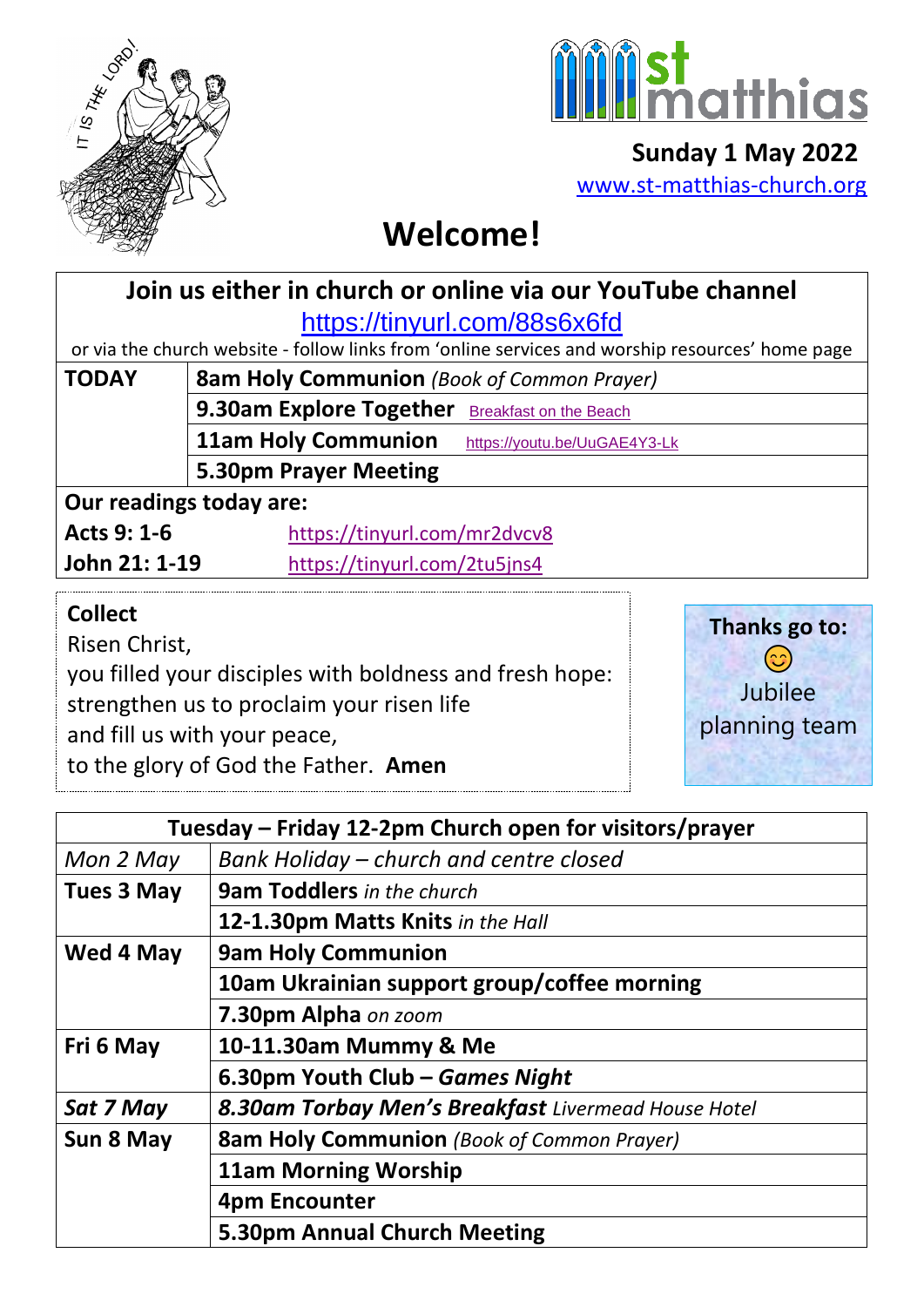## *Readings for Today*

#### **Acts 9: 1-6**

Meanwhile, Saul was still breathing out murderous threats against the Lord's disciples. He went to the high priest  $^2$  and asked him for letters to the synagogues in Damascus, so that if he found any there who belonged to the Way, whether men or women, he might take them as prisoners to Jerusalem.  $3$  As he neared Damascus on his journey, suddenly a light from heaven flashed around him. <sup>4</sup> He fell to the ground and heard a voice say to him, 'Saul, Saul, why do you persecute me?'

<sup>5</sup> 'Who are you, Lord?' Saul asked.

'I am Jesus, whom you are persecuting,' he replied.  $6$  'Now get up and go into the city, and you will be told what you must do.'

## **John 21: 1-19**

Afterwards Jesus appeared again to his disciples, by the Sea of Galilee. It happened this way: **<sup>2</sup>** Simon Peter, Thomas (also known as Didymus), Nathanael from Cana in Galilee, the sons of Zebedee, and two other disciples were together. **<sup>3</sup>** 'I'm going out to fish,' Simon Peter told them, and they said, 'We'll go with you.' So they went out and got into the boat, but that night they caught nothing.

**4** Early in the morning, Jesus stood on the shore, but the disciples did not realise that it was Jesus.

**<sup>5</sup>**He called out to them, 'Friends, haven't you any fish?'

'No,' they answered.

<sup>6</sup> He said, 'Throw your net on the right side of the boat and you will find some.' When they did, they were unable to haul the net in because of the large number of fish.

<sup>7</sup> Then the disciple whom Jesus loved said to Peter, 'It is the Lord!' As soon as Simon Peter heard him say, 'It is the Lord,' he wrapped his outer garment round him (for he had taken it off) and jumped into the water. **<sup>8</sup>** The other disciples followed in the boat, towing the net full of fish, for they were not far from shore, about a hundred metres. **<sup>9</sup>**When they landed, they saw a fire of burning coals there with fish on it, and some bread.

**<sup>10</sup>** Jesus said to them, 'Bring some of the fish you have just caught.' **<sup>11</sup>** So Simon Peter climbed back into the boat and dragged the net ashore. It was full of large fish, 153, but even with so many the net was not torn. **<sup>12</sup>** Jesus said to them, 'Come and have breakfast.' None of the disciples dared ask him, 'Who are you?' They knew it was the Lord. **<sup>13</sup>** Jesus came, took the bread and gave it to them, and did the same with the fish. **<sup>14</sup>** This was now the third time Jesus appeared to his disciples after he was raised from the dead.

**<sup>15</sup>**When they had finished eating, Jesus said to Simon Peter, 'Simon son of John, do you love me more than these?'

'Yes, Lord,' he said, 'you know that I love you.'

Jesus said, 'Feed my lambs.'

**<sup>16</sup>**Again Jesus said, 'Simon son of John, do you love me?'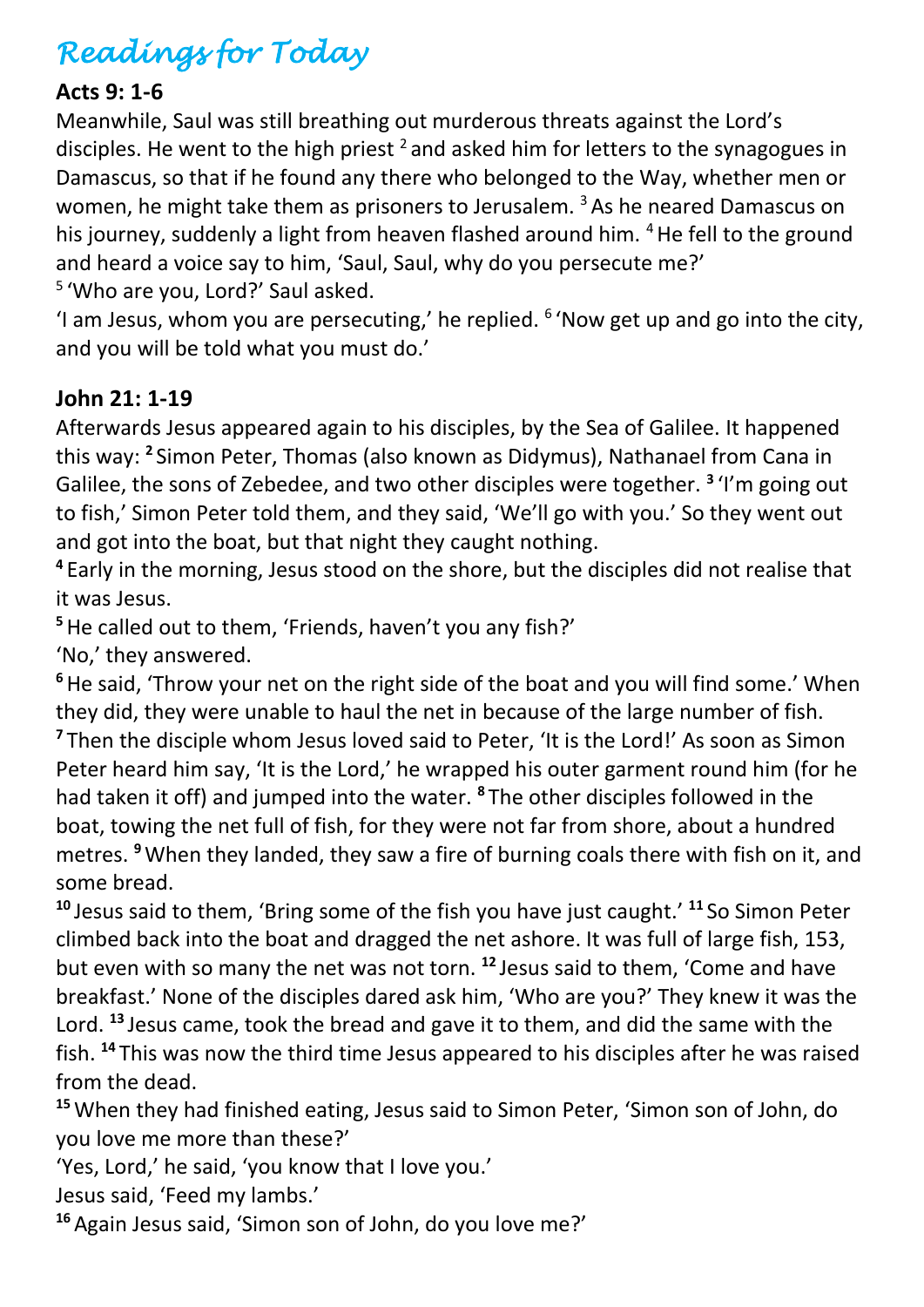He answered, 'Yes, Lord, you know that I love you.'

Jesus said, 'Take care of my sheep.'

**<sup>17</sup>** The third time he said to him, 'Simon son of John, do you love me?'

Peter was hurt because Jesus asked him the third time, 'Do you love me?' He said, 'Lord, you know all things; you know that I love you.'

Jesus said, 'Feed my sheep. **<sup>18</sup>** Very truly I tell you, when you were younger you dressed yourself and went where you wanted; but when you are old you will stretch out your hands, and someone else will dress you and lead you where you do not want to go.' **<sup>19</sup>** Jesus said this to indicate the kind of death by which Peter would glorify God. Then he said to him, 'Follow me!'

## *News*

## **Annual Church Meeting Sunday 8 May at 5.30pm – all welcome**

Copy of report available at: [Annual Report 2022](https://d3hgrlq6yacptf.cloudfront.net/5f107d5e319c5/content/pages/documents/annual-report-2022-final-website-.pdf) (Some hard copies also available in church – one per family please.)

**Sad news** After a long and fruitful life Wendy Hastings passed away peacefully in her sleep on April 21<sup>st</sup> 2022. Her funeral will be at St Matthias on Friday 20 May at 12.30pm.

**Begin Well** SPECIAL ONE DAY FREE ANTENATAL COURSE Saturday May 14th St Matthias 10am-4pm to include lunch. Book at [www.beginwell.org.uk](http://www.beginwell.org.uk/) or contact Lena Fearnley on 01803 295268 for further information.

**Messy Church…**reserve the date for our next event on Tuesday 17th May at 3.15-5.30pm. Full details next week. We will be holding our next Saturday Messy in June in addition to the Tuesday.

**Next Friends Event** 14 May at Little Theatre "Passing of the Third Back" by Jerome K Jerome. Tickets from church on Sundays or from Christine Tibbetts on 291033 *Friends of St Matts*

**THANK YOU** for your generous donations to support the work of the 'Good Samaritan Fund' which will help to subsidise the treatment of patients with very low incomes at Potters Village. £450 has been sent off, which includes gift aid. A wonderful total!

#### **Platinum Jubilee Celebrations** *Dates for your diary:*



Thursday 2 June - Hog Roast and entertainment 12.30 onwards Sunday 5 June - church family lunch after the service